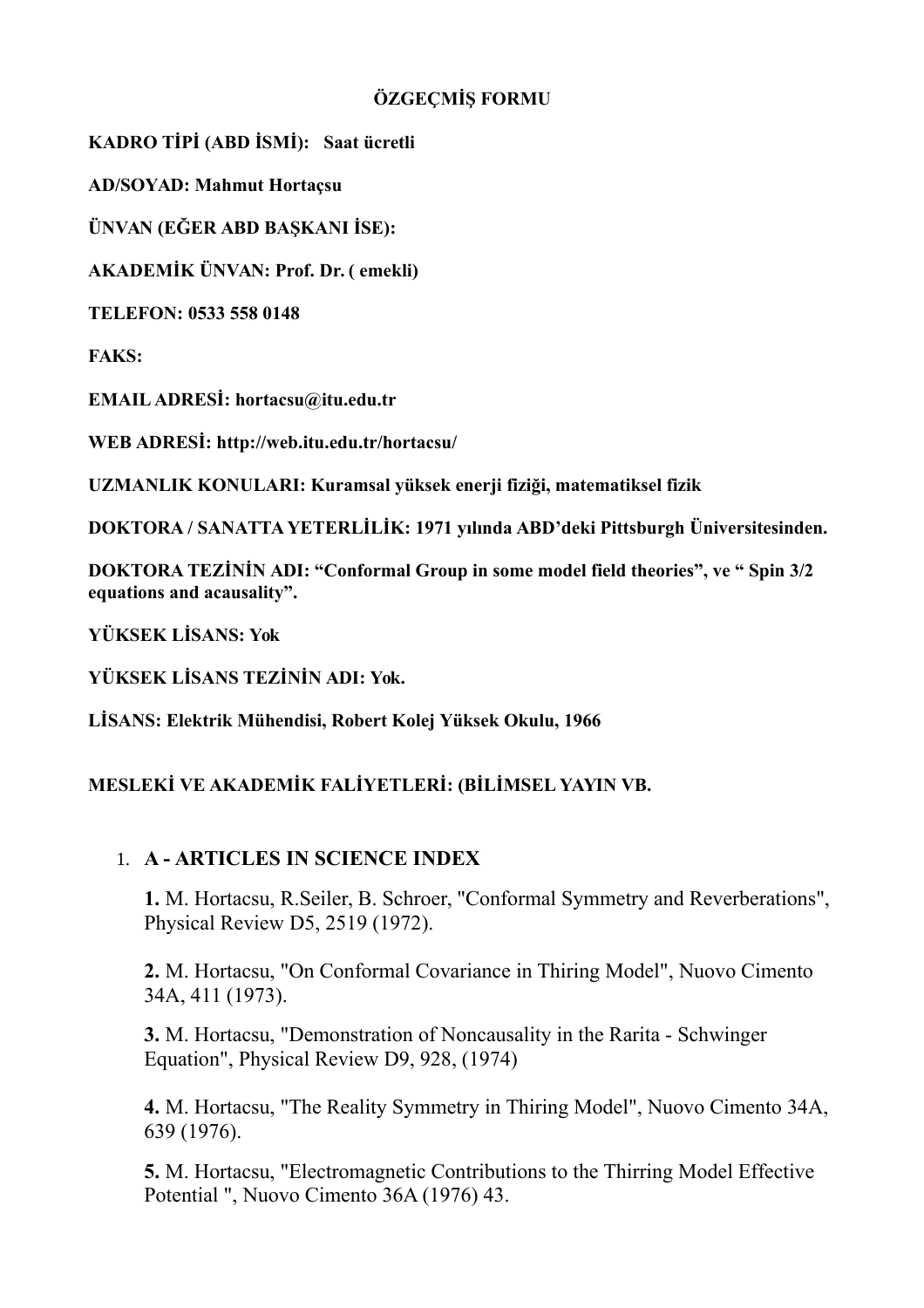**6.** M. Hortacsu, "Scattering Solutions in a Potential Derived from the Bound State Solutions for the Massive Thiring Model", Nouvo Cimento 35A, 518 (1976).

**7.** M. Hortacsu, "Confined Solutions of the Thiring Model Coupled to a Schwinger Field", Physical Review D15, 3003 (1977). **8.** M. Hortacsu, "Reflectivity of Solutions in the Massive Thiring Model Potential", Physical Review D15, 3760 (1977).

**9.** M. Hortacsu, "Interactions of Instantons with a Fermion Field in a 1+1 Dimensional Model", Physical Review D20, 496 (1979).

**10.** M. Hortacsu, B. Schroer, H. J. Thun, "A Two Dimensional Sigma Model with Particle Productions", Nuclear Physics B154 (1979).

**11.** M. Hortacsu, K. D. Rothe, B. Schroer, "Generalized Two Dimensional QED and Functional Determinants", Physical Review D20, 3203 (1979).

**12.** M. Hortacsu, K. D. Rothe, B. Schroer, "1/N Expantions in Quantum Field Theories with Nonisoscalar Gluons", Nuclear Physics B164, 33 (1980).

**13.** M. Hortacsu, K. D. Rothe, B. Schroer, "Zero Energy Eigenstates for the Dirac Boundary Problem", Nuclear Physics B171, 363 (1980).

**14.** M. Hortacsu, K. D. Rothe, B. Schroer, "Still More about the Fermion Determinant in QED2", Physical Review D22, 3145 (1980).

**15.** M. Hortacsu, "1/N Calculation of CP(N-1) Structure Functions", Nuclear Physics B186, 573 (1981).

**16.** K. G. Akdeniz, M. Hortacsu, "Functional Determinant for the Thiring Model with Instanton", Nuovo Cimento 59A, 181 (1980).

 **17.** K. G. Akdeniz, M. Hortacsu, "Stability of Merons in Spinor Models",

PhysicsLetters 114B, 254 (1982).

 **18.** K. G. Akdeniz, M. Arik, M. Durgut, M. Hortacsu, S. Kaptanoglu, N. K. Pak,

"Quantization of the Gursey Model", Physics Letters 116B, 34 (1982).

**19.** K. G. Akdeniz, M. Arik, M. Durgut, M. Hortacsu, S. Kaptanoglu, N. K. Pak, "A Pure Spinor Model With Compozite Gluons", Physics Letters 116B, 41 (1982).

**20.** K. G. Akdeniz, M. Arik, M. Hortacsu, N. K. Pak, "Gauge Bosons as Composites of Fermions", Physics Letters 124B, 79 (1983).

**21.** M. Hortacsu, "Index Theorem for Merons", Lett. Nuovo Cimento, 36, 109 (1983).

 **22.** K. G. Akdeniz, M. Hortacsu, "New Meron Type Solution", Lett.

Mathematical Physics, 7 (1983).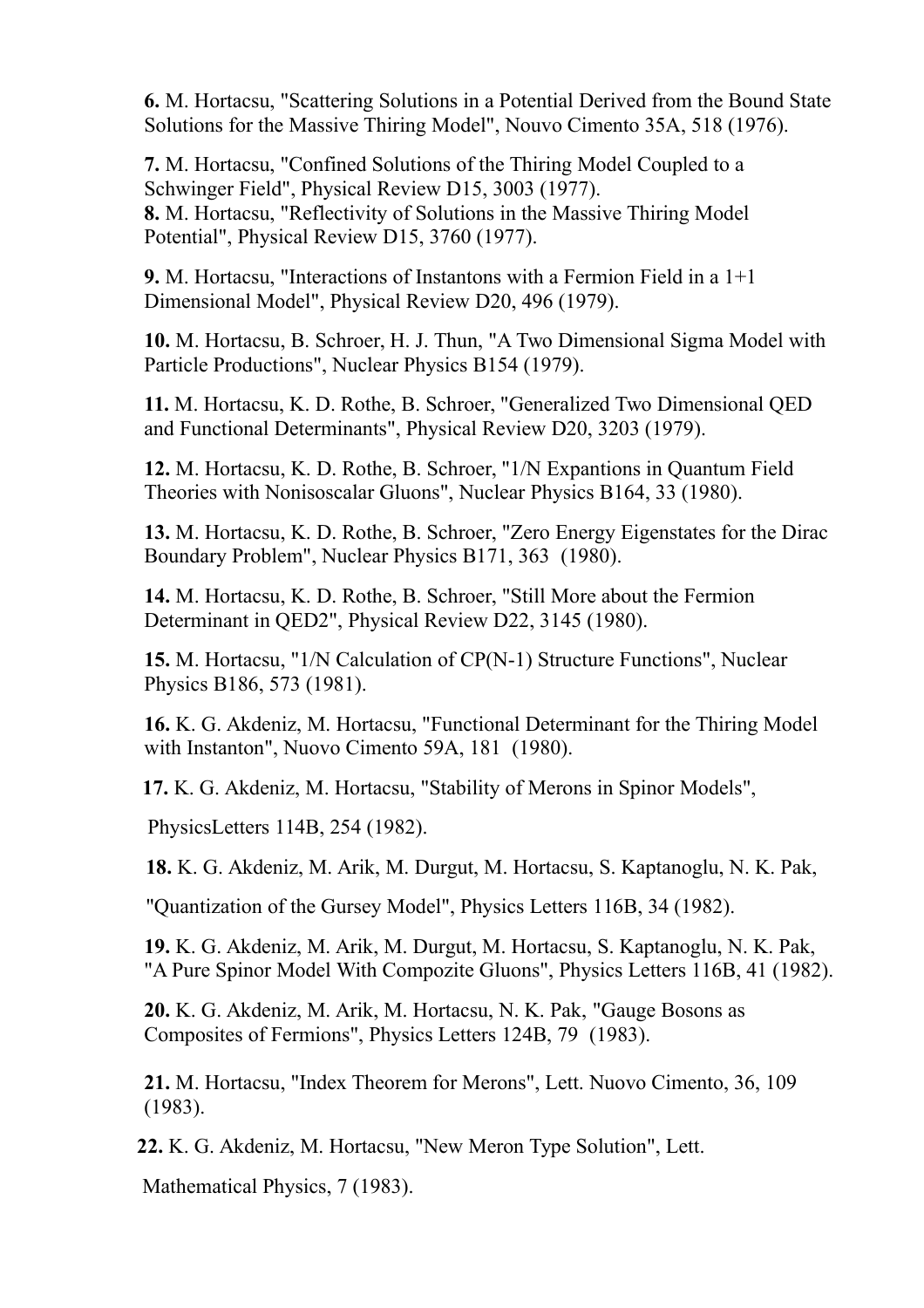**23.** K. G. Akdeniz, M. Hortacsu, "A Meron Determinant Calculation", Lett. Nuovo Cimento, 36, 397 (1983).

**24.** M. Arik, M. Hortacsu, "Parton-like Behavior in a Pure Fermionic Model", Journal of Physics G, Nuclear Physics L119, 9 (1983).

 **25.** M.Arik, M. Hortacsu, "Number of Families in a Pure Fermionoc Model",

Journal of Physics G, Nuclear Physics L233, 9 (1983).

 **26.** M.Arik, M. Hortacsu, J. Kalayci, "Composite Gluons and Magnetic

Monopole", Lett. Mathematical Physics, 8, 145 (1984).

 **27.** M. Hortacsu, N. K. Pak, "Is Electric Charge Conserved in Monopole-

Fermion Scattering", Journal of Physics G, Nuclear Physics, 10, 1477 (1984).

**28.** M. Hortacsu, J. Kalayci, N. K. Pak, "A Possible Problem With the Rubakov - Callan Condansate Formation for Massive Fermions", Physics Letters 145B, 411 (1984).

**29.** M.Arik, M. Hortacsu, J. Kalayci, "Composite Gluons and Magnetic Monopoles", Journal of Physics G, Nuclear Physics, 11, 1 (1985).

**30.** K. G. Akdeniz, C. Dane, M. Hortacsu, "Eigenmodes for Fluctuations about the Classical Solutions in the Generalized Liouville Equation", Physical Review D37, 3074 (1988).

**31.** M. Hortacsu, "A Quantization Scheme for Scale Invariant Pure Gauge Theories", Physics Letters B207, 457, (1988).

**32.** D. Dibekci, M. Hortacsu, J. Kalayci, "Monopole Solutions in Scale Invariant Theories", Physics Letters B209, 516 (1988).

**33.** M. Hortacsu, J. Kalayci, "Propagators in Higher Dimensional Scale Invariant Gauge Theories", Physics Letters B221, 319 (1989).

**34.** M. Hortacsu, "Quantum Fluctuations in the Field of an Impulsive Spherical Gravitational Wave", Classical and Quantum Gravity, 7, L165 (1990), Errantum: 9, 799,(1992).

**35.** D. Dibekci, M. Hortacsu, J. Kalayci, H. Ozbek, "A Monopole-like Classical Solution to a Purely Fermionic of Even Dimensions", Lett. Mathematical Physics, 22, 203(1991).

**36.** M. Hortacsu, "Singularities With C(0) Metrics", Lett. Mathematical Physics, 23, 301 (1991).

**37.** M. Hortacsu, "Quantum Fluctuations of a Spherical Gravitational Shock Wave", Classical and Quantum Gravity, 9, 1619 (1992).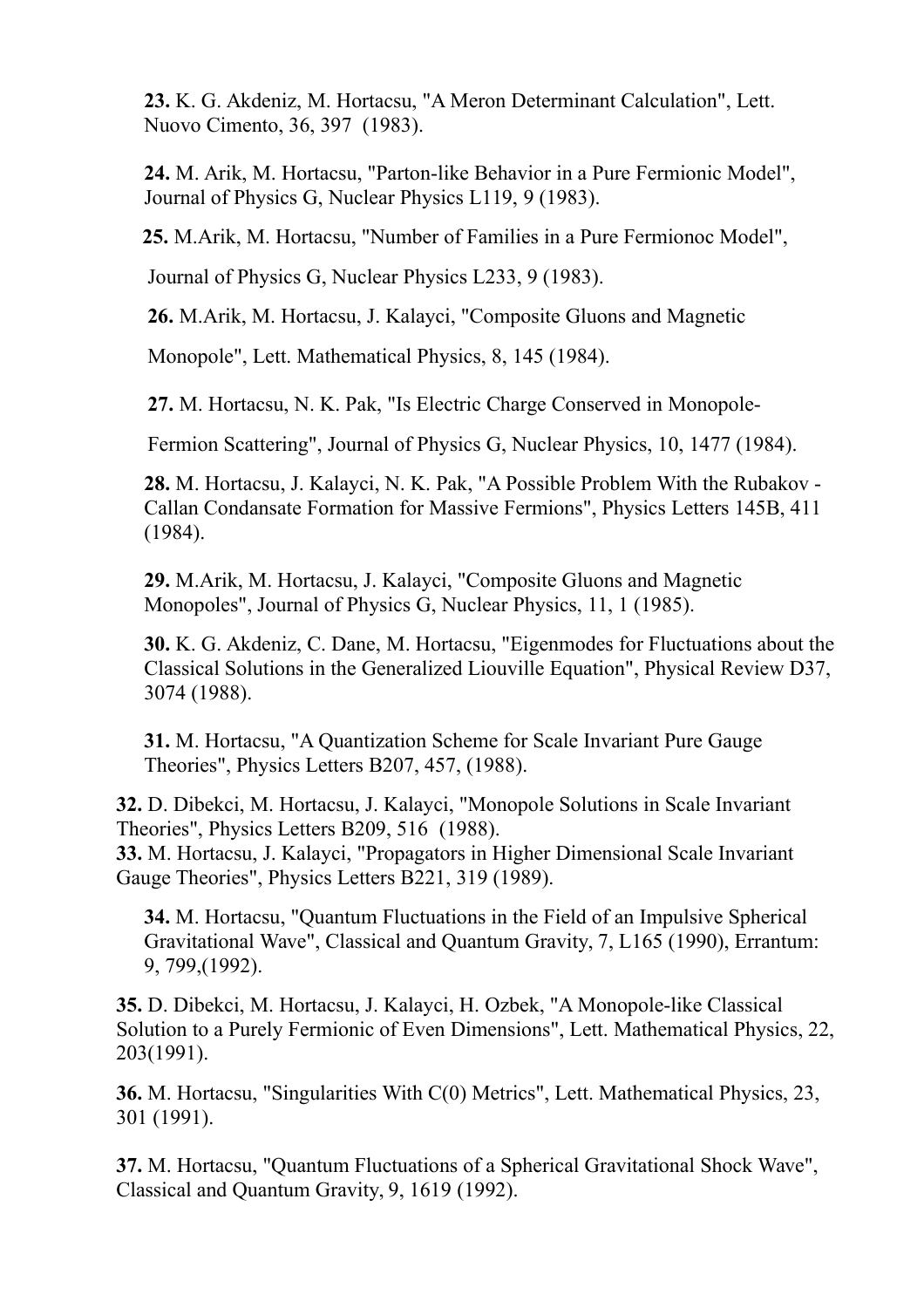**38.** M. Hortacsu, "Fluctuations of a Spherical Gravitational Impulsive Wave", J. Mathematical Physics, 34, 690, (1993), Erantum in 37, 4199 (1996).

**39.** M. Hortacsu, Nese Ozdemir, "Reduction of Space - Time by a Constraint for C(0) Metrics", J. Mathematical Physics, 35, 173 (1994).

**40.** M. Hortacsu, R. Kaya, "Fluctuations of a Rotating Impulsive Wave ", J. Mathemetical Physics, 35, 3043 (1994), Erratum in 37, 4199 (1996).

**41.** Nese Ozdemir, M. Hortacsu, "Quantum Fluctuations of Spherical Gravitrational Shock Wave 2", Classical and Quantum Gravity, 12, 1221 (1995).

**42.** A. H. Bilge, M. Hortacsu, N. Ozdemir, "Particle Creation If A Cosmic String Snaps", General Relativity and Gravitation, 28, pp. 511-526 (1996). **[gr](http://arxiv.org/abs/gr-qc/9410020)[-qc/9410020](http://arxiv.org/abs/qr-qc/9410020)**

**43.** M. Hortacsu, "Vacuum Fluctuations for Spherical Gravitational Impulsive Waves ", Classical and Quantum Gravity, 13, pp. 2683 - 2691(1996) [gr-qc/9803063.](http://arxiv.org/pdf/gr-qc/9803063)

**44.** A. N. Aliev, M. Hortacsu, N. Ozdemir, "Vacuum Fluctuations of a Massless Spin-1/2 Field Around Multiple Cosmic Strings", Classical and Quantum Gravity, 14, 3215 (1997) [gr-qc/9803044.](http://arxiv.org/pdf/gr-qc/9803044)

**45.** Y. Enginer, M. Hortacsu, N, Ozdemir, "Quantum Fluctuations of a Scalar Field in the Space - Time of a Gravitational Wave", International J. Modern Physics A, 13, pp. 1201 - 1211 (1998) [gr-qc/9802039.](http://arxiv.org/pdf/gr-qc/9802039)

**46.** M. Hortacsu, K. Ulker, "Gravitational Shock Waves and Quantum Fluctuations", Class. Quant. Gravity, 15, pp. 1415 - 1420 (1998) [hep-th/9802072.](http://arxiv.org/pdf/hep-th/9802072)

**47.** A. H. Bilge, M. Hortacsu, N. Ozdemir, "Can an Unruh Detector Feel a Cosmic String?", General Relativity and Gravitation, 30, pp. 861 - 876 (1998) [gr](http://arxiv.org/pdf/gr-qc/9709017)[qc/9709017.](http://arxiv.org/pdf/gr-qc/9709017)

**48.** M. Hortacsu, R. Kaya, "Comparison of Exact and Perturbative Results for Two Metrics", General Relativity and Gravitation, 30, 1645, (1998) [gr-qc/9809027.](http://arxiv.org/pdf/gr-qc/9809027)

**49.** Y. Enginer, M. Hortacsu, R. Kaya, N. Ozdemir, K. Ulker, B. Yapiskan, "Quantum Fluctuations of Some Gravitational Waves", Indian J. Pure Appl. Math., 29, 1029, (1998) [gr-qc/9809028.](http://arxiv.org/pdf/gr-qc/9809028)

**50.** M. Hortacsu, N. Ozdemir, "Cancellation of Ultraviolet Divergences for Locally Flat Metrics", Modern Physics Letters A , 13, 3081, (1998) [gr-qc/9709001.](http://arxiv.org/pdf/gr-qc/9709001)

 **51.** Aliev A.N, Hortacsu M, Kalayci J, et al., ["Gravitational instantons from minimal](http://atlas.ulakbim.gov.tr/cgi-isi/CIW.cgi?625_2675C1AD&Func=Abstract&doc=0/2)  [surfaces"](http://atlas.ulakbim.gov.tr/cgi-isi/CIW.cgi?625_2675C1AD&Func=Abstract&doc=0/2), CLASSICAL QUANT GRAV 16: (2) 631-642 FEB 1999 [gr-qc/9812007](http://arxiv.org/pdf/gr-qc/9812007)

**52.** Hortacsu M, Lutfuoglu B.C. , ["Spurious effects in perturbative calculations"](http://atlas.ulakbim.gov.tr/cgi-isi/CIW.cgi?625_2675C1AD&Func=Abstract&doc=0/3), GEN RELAT GRAVIT 31: (3) 391-403 MAR 1999 [gr-qc/9812037](http://arxiv.org/abs/gr-qc/9812037)

**53.** Hortacsu M, Ulker K ,["Equivalence of constrained models"](http://atlas.ulakbim.gov.tr/cgi-isi/CIW.cgi?625_2675C1AD&Func=Abstract&doc=0/1), INT J THEOR PHYS 38: (5) 1429-1438 MAY 1999 [hep-th/9810173](http://arxiv.org/pdf/hep-th/9810173)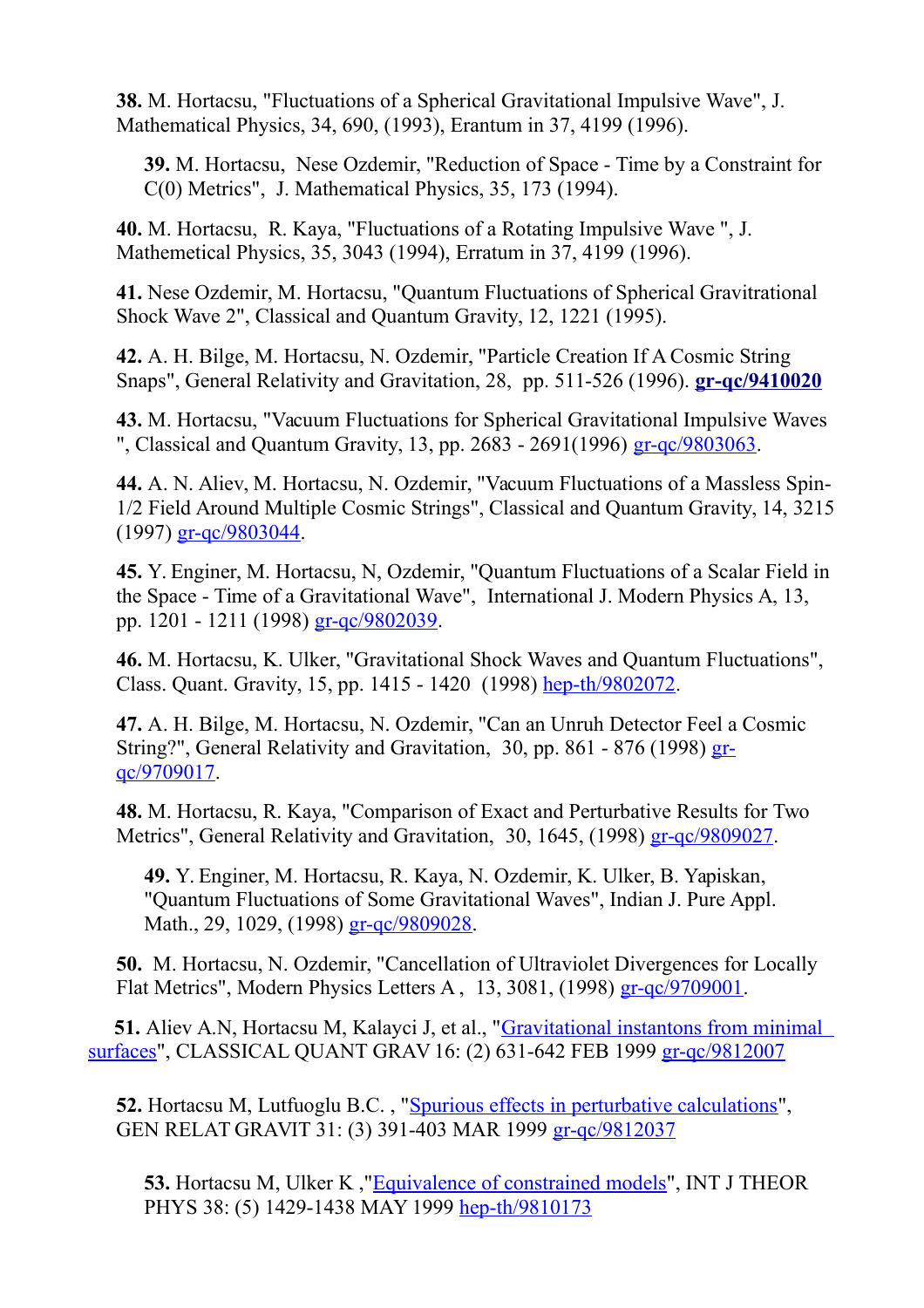**54.** Hortacsu M, Birkandan T. , ["Three dimensional gravity in the presence of scalar](http://atlas.ulakbim.gov.tr/cgi-isi/CIW.cgi?625_2675C1AD&Func=Abstract&doc=0/3)  [fields."](http://atlas.ulakbim.gov.tr/cgi-isi/CIW.cgi?625_2675C1AD&Func=Abstract&doc=0/3), GEN RELAT GRAVIT 35: 457-466 (2003) **[gr-qc/0104096](http://arxiv.org/abs/gr-qc/0104096)**

**55.** Hortacsu M. , ["Explicit examples on conformal](http://atlas.ulakbim.gov.tr/cgi-isi/CIW.cgi?625_2675C1AD&Func=Abstract&doc=0/3)  [invariance.](http://atlas.ulakbim.gov.tr/cgi-isi/CIW.cgi?625_2675C1AD&Func=Abstract&doc=0/3)", INT.J.THEOR.PHYS.42:49, (2003) 1999 **[hep-th/0106080](http://arxiv.org/abs/hep-th/0106080)**

**56.** Hortaçsu M., Özçelik H.T., Yapışkan B. ["Properties of solutions in \(2+1\)](http://atlas.ulakbim.gov.tr/cgi-isi/CIW.cgi?625_2675C1AD&Func=Abstract&doc=0/3) [dimensions."](http://atlas.ulakbim.gov.tr/cgi-isi/CIW.cgi?625_2675C1AD&Func=Abstract&doc=0/3), ", GEN. RELAT. GRAVIT. 35: 1209-1221, (2003) **[gr-qc/0302005](http://arxiv.org/abs/gr-qc/0302005)**

**57.** Hortaçsu M., Lütfüoğlu B.C. ["A pure spinor model with interacting composites."](http://atlas.ulakbim.gov.tr/cgi-isi/CIW.cgi?625_2675C1AD&Func=Abstract&doc=0/3), MOD. PHYS. LETT. **A21**: 653-662, (2006) **[hep-th/0506024](http://arxiv.org/abs/hep-th/0506024)**

**58.** Hortaçsu M., Taşkın, F. ["Another Model with Interacting](http://dx.doi.org/10.1142/S0217751X0703412X)  [Composites"](http://dx.doi.org/10.1142/S0217751X0703412X), Int.J.Mod.Phys.A22:83-94, (2007) [hep-th/0605217](http://arxiv.org/pdf/hep-th/0605217)

**59.** Birkandan T., Hortaçsu M. ["Examples of Heun and Mathieu functions as](http://www.iop.org/EJ/select?submit=1&cf_issn=0305-4470&40/1105)  [solutions of wave equations in curved spaces"](http://www.iop.org/EJ/select?submit=1&cf_issn=0305-4470&40/1105), J.Phys.A40:1105-1116, (2007) [gr](http://arxiv.org/pdf/gr-qc/0607108)[qc/0607108](http://arxiv.org/pdf/gr-qc/0607108)

**60.** Hortaçsu M., Lütfüoğlu B.C. ["Renormalization group analysis of a Gursey](http://dx.doi.org/10.1103/PhysRevD.76.025013)[model-inspired field theory"](http://dx.doi.org/10.1103/PhysRevD.76.025013), Phys.Rev.D76:025013, (2007) [hep-th/0703103](http://lanl.arxiv.org/abs/hep-th/0703103)

**61.** Birkandan T., Hortaçsu M. ["Dirac equation in the background of the Nutku](http://pubster.aip.org/getabs/servlet/GetabsServlet?prog=normal&id=JMAPAQ000048000009092301000001&idtype=cvips)  [helicoid metric"](http://pubster.aip.org/getabs/servlet/GetabsServlet?prog=normal&id=JMAPAQ000048000009092301000001&idtype=cvips), J. Math. Phys. **48**, 092301 (2007) [arXiv:0706.2543](http://lanl.arxiv.org/abs/0706.2543)

**62.** Hortaçsu M., Lütfüoğlu B.C., Taşkın, F. ["Gauged System Mimicking The Gürsey](http://www.worldscinet.com/cgi-bin/details.cgi?id=voliss:mpla_2233&type=toc)  [Model"](http://www.worldscinet.com/cgi-bin/details.cgi?id=voliss:mpla_2233&type=toc), Mod. Phys. Lett. A**22** (33) 2521 - 2531 (2007) [hep-th/0611116](http://lanl.arxiv.org/abs/hep-th/0611116)

**63.**Birkandan T., Hortaçsu M. "Singularity Structure and Stability Analysis of the Dirac Equation on the Boundary of the Nutku Helicoid Solution ", published as [Comment on "Dirac equation in the background of the Nutku helicoid metric",](http://scitation.aip.org/getabs/servlet/GetabsServlet?prog=normal&id=JMAPAQ000049000005054101000001&idtype=cvips&gifs=yes) J. Math. Phys. 49, 054101 (2008) arXiv: [0711.0612](http://lanl.arxiv.org/abs/0711.0612) [gr-qc]

 64. Birkandan T., Hortaçsu M. ["Quantum Field Theory Applications of Heun Type](http://inspirehep.net/record/1465673) [Functions](http://inspirehep.net/record/1465673) ", Rept.Math.Phys. 79 (2017) 81, : [arXiv:1605.07848](http://arxiv.org/abs/arXiv:1605.07848) [hep-th]

65. Birkandan T., Hortaçsu M. "[Heun-type solutions for Schwarzschild metric with](http://inspirehep.net/record/1589265)  [electromagnetic fields"](http://inspirehep.net/record/1589265), Europhys. Lett. 119 (2017) no.  $2 \arXiv$ : 1704.00294 [math-ph] |

66.Özçelik, H.T., Kaya R. Hortaçsu M. " Einstein Gravity with torsion inducedby the scalar field", Annals of Phys. 393, (2018) 132; arXiv: 1611.07496

67. Hortaçsu, M, "Heun Functions andSome of Their Applications in Physics", Adv. High Energy Phys. 2018 , 8621573 (2018)

68. Birkandan T., Hortaçsu M. "The zero mass limit of Kerr and Kerr-(anti)de Sitter space times", Gen. Rel Grav. 50 (2018) no.3, 28; Erratum: Gen. Rel. Grav. 50 (2018) no. 9, 109..

.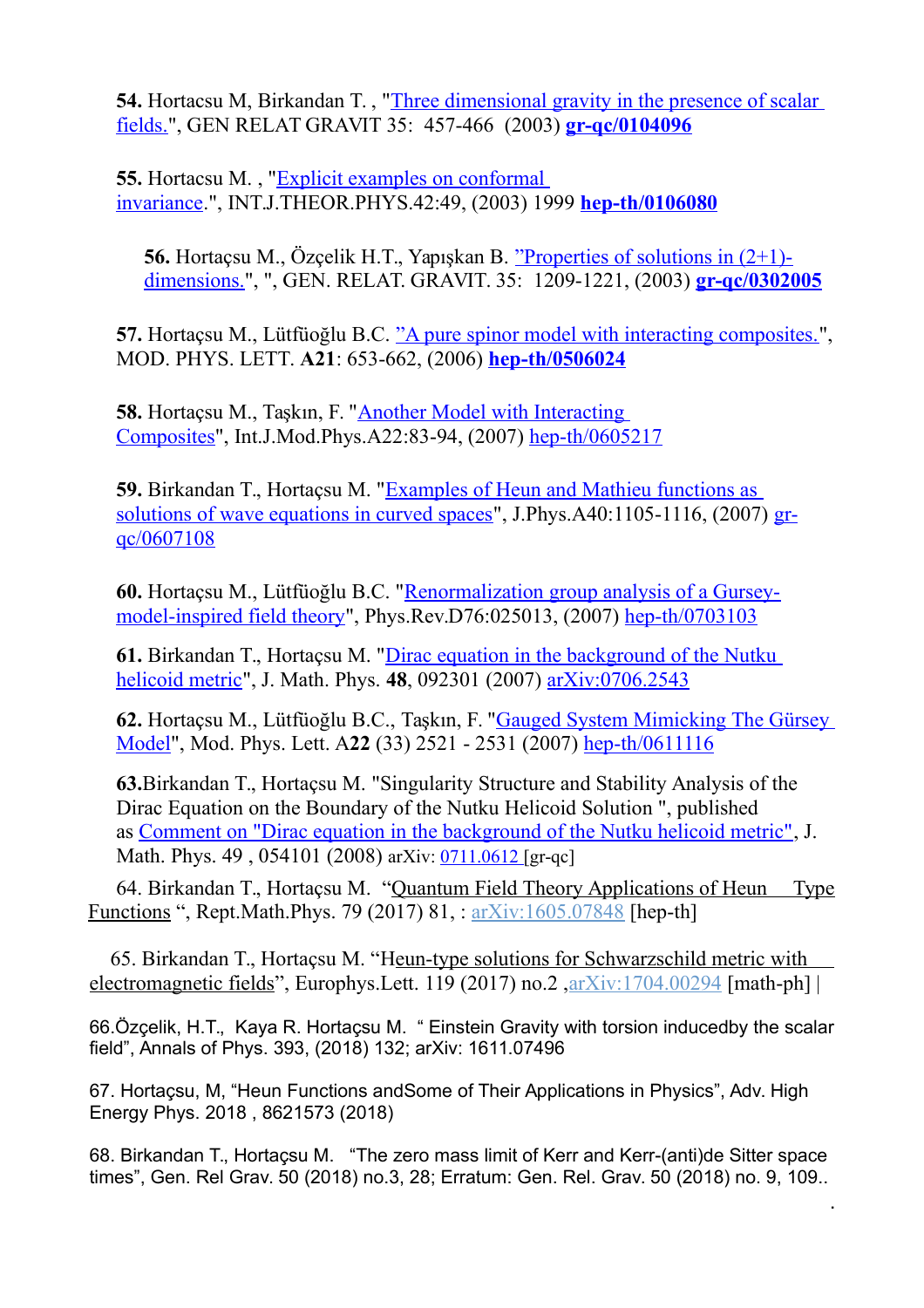# **Yerli Yayınlar**

**1.** "Notes on Conformal Invariance in Quantum Field Theory", Bogazici University Journal, TB 1, 15 (1973).

**2.** "Remarks on Lightlike Quantization", Bogazici University Journal TB 1, 43 (1973).

**3.** "On the Noncausality of the Rarita - Schwinger Equation", Bogazici University Journal, Physics, 3, 31, (1975).

**4.** "Comment on the Classical Stationary Solutions", Bogazici University Journal, Physics, 6, 13 (1978).

**5.** "A Remark on Two Dimensional Sigma Models with Particle Production", Bogazici University Journal, Physics, 8-9, 49 (1980-81).

**6.** "Equivalence of Certain Four Fermion Models to QCD and Triviality", Bulletin of the Technical University of Istanbul, 47, 321 (1994).

7. "Notes on Choptuik Phenomena", ARI, The Bulletin of the Istanbul Technical University, 54(5), 62 (2007).

#### **SEMPOZYUM BİLDİRİLERİ VE YAYINLANMIŞ ESERLER:**

**1.** M. Hortacsu, "Charge-Conjugation Symmetry in Two-Dimensional Models", European Conference on Particle Physics, Conference Abstracts p.298, (1977).

**2.** M. Arik, M. Hortacsu, "Conformal Invariant Pure Spinor Models", International Colloguuioum on Group Theoretical Methods in Physics, Springer Lecture Notes in Physics, der. E. Inonu, M. Serdaroglu , 180, pp. 154 - 157, Springer Verlag (1983).

**3.** M. Arik, M. Hortacsu, J. Kalayci, "Magnetic Monopoles in Purely Fermionic Models", Monopole 1983, der. James LK. Stone, Nato ASI Series, Series B, Physics, 111 (1985).

**4.** M. Hortacsu, R. Kaya, N. Ozdemir, "Quantum Fluctuations in the Presence of Gravitational Waves", Lecture Notes in Physics, "Strings and Symmetries", der. G. Aktas, C. Saclioglu, M. Serdaroglu, pp. 297 - 302, Springer Verlag (1995).

**5.** M. Hortacsu, "What If the Cosmic String Snaps?", Doga, Turkish J. Physics, 17, 702 (1993).